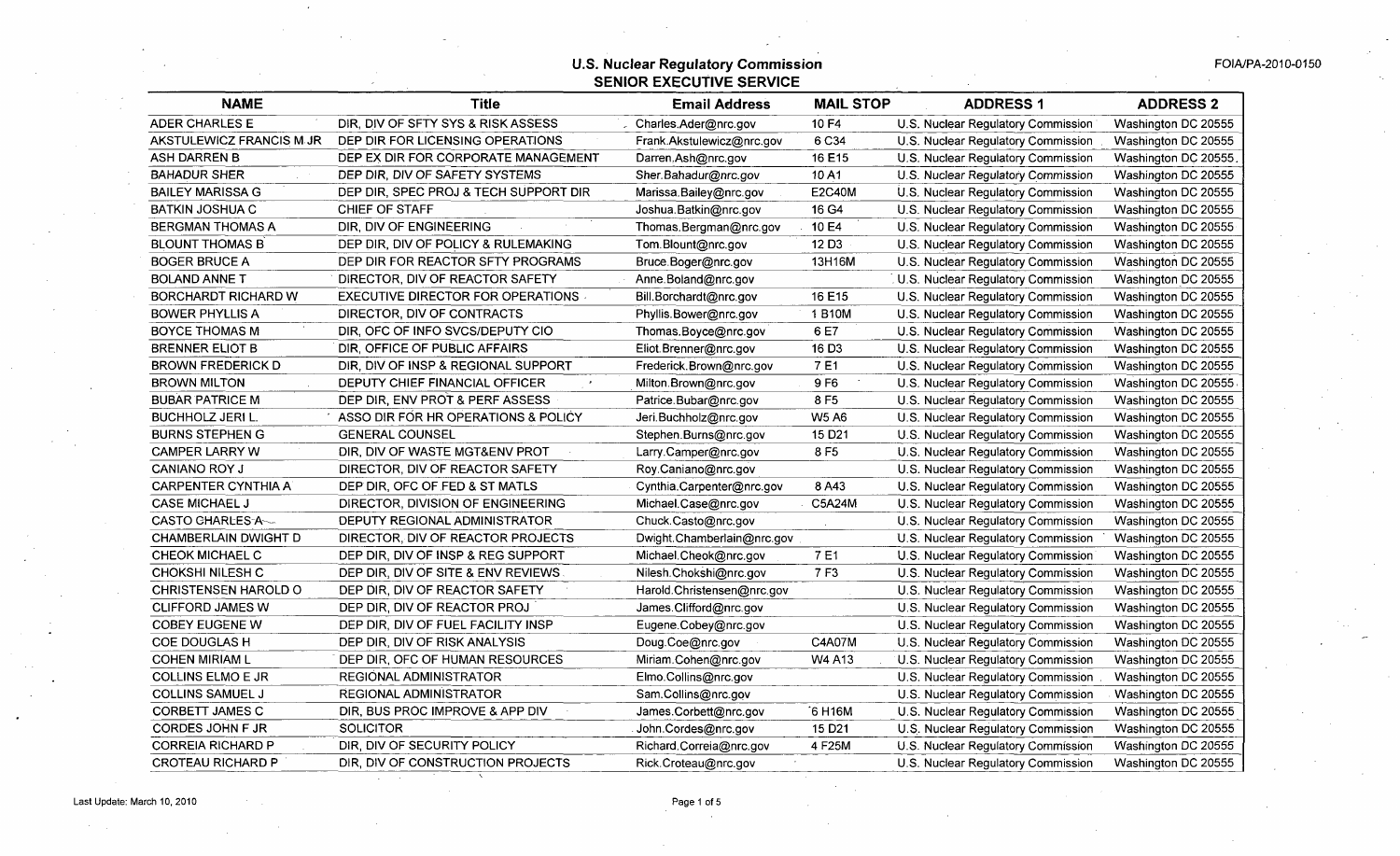| <b>NAME</b>                | <b>Title</b>                           | <b>Email Address</b>     | <b>MAIL STOP</b>              | <b>ADDRESS 1</b>                   | <b>ADDRESS 2</b>    |
|----------------------------|----------------------------------------|--------------------------|-------------------------------|------------------------------------|---------------------|
| <b>CUNNINGHAM MARK A</b>   | DIR, DIV OF RISK ASSESSMENT            | Mark.Cunningham@nrc.gov  | 10 C15                        | U.S. Nuclear Regulatory Commission | Washington DC 20555 |
| DAPAS MARC L               | DEPUTY REGIONAL ADMINISTRATOR          | Marc.Dapas@nrc.gov       |                               | U.S. Nuclear Regulatory Commission | Washington DC 20555 |
| DAVIS JACK R               | DEP DIR, TECHNICAL REVIEW DIRECTORATE  | Jack.Davis@nrc.gov       | E <sub>2</sub> B <sub>2</sub> | U.S. Nuclear Regulatory Commission | Washington DC 20555 |
| <b>DEAN WILLIAM M</b>      | DEP DIR, OFC OF NUC SEC & INC RESP     | Bill.Dean@nrc.gov        | 4 D22A                        | U.S. Nuclear Regulatory Commission | Washington DC 20555 |
| DINGBAUM STEPHEN D         | ASSISTANT INSPECTOR GENERAL FOR AUDIT  | Stephen.Dingbaum@nrc.gov | 5E13                          | U.S. Nuclear Regulatory Commission | Washington DC 20555 |
| DOANE MARGARET M           | DIR, OFC OF INTERNATIONAL PROGRAMS     | Margaret.Doane@nrc.gov   | 4 E21                         | U.S. Nuclear Regulatory Commission | Washington DC 20555 |
| DORMAN DANIEL H            | DIR, DIV OF FUEL CYCLE SFTY & SFGDS    | Dan.Dorman@nrc.gov       | <b>E2C40M</b>                 | U.S. Nuclear Regulatory Commission | Washington DC 20555 |
| <b>DUDES LAURA A</b>       | DEP DIR, DIV OF ENGINEERING            | Laura.Dudes@nrc.gov      | 10 E4                         | U.S. Nuclear Regulatory Commission | Washington DC 20555 |
| <b>DYER JAMES E</b>        | CHIEF FINANCIAL OFFICER                | Jim.Dyer@nrc.gov         | 9 F4                          | U.S. Nuclear Regulatory Commission | Washington DC 20555 |
| <b>EVANS MICHELE G</b>     | DIR, DIV OF COMPONENT INTEGRITY        | Michele.Evans@nrc.gov    | 9 H <sub>6</sub>              | U.S. Nuclear Regulatory Commission | Washington DC 20555 |
| FICKS LEE B JR.            | DIR, PROG MGT, POLICY DEV & ANALY      | Ben.Ficks@nrc.gov        | 6 E7                          | U.S. Nuclear Regulatory Commission | Washington DC 20555 |
| <b>FLANDERS SCOTT C</b>    | DIR, DIV OF SITE & ENVR REVIEWS        | Scott.Flanders@nrc.gov   | 7 F3                          | U.S. Nuclear Regulatory Commission | Washington DC 20555 |
| <b>GALLOWAY MELANIE A</b>  | DEP DIR, DIV OF RISK ASSESSMENT        | Melanie.Galloway@nrc.gov | 10 H <sub>6</sub>             | U.S. Nuclear Regulatory Commission | Washington DC 20555 |
| <b>GIBSON KATHY H</b>      | DEP DIR, DIV OF SYSTEMS ANALYSIS       | Kathy.Gibson@nrc.gov     | C3A07M                        | U.S. Nuclear Regulatory Commission | Washington DC 20555 |
| <b>GIITTER JOSEPH G</b>    | DIR, DIV OF OPERATING REACTOR LIC      | Joseph.Giitter@nrc.gov   | 8 E1A                         | U.S. Nuclear Regulatory Commission | Washington DC 20555 |
| <b>GIVVINES MARY S</b>     | DIR, PROG MGT, POLICY DEV & PLAN STAFF | Mary Givvines@nrc.gov    | 13H16M                        | U.S. Nuclear Regulatory Commission | Washington DC 20555 |
| <b>GODY ANTHONY T JR</b>   | DEP DIR, DIV OF CONSTRUCTION PROJECTS  | Tony.Gody@nrc.gov        |                               | U.S. Nuclear Regulatory Commission | Washington DC 20555 |
| <b>GOLDER JENNIFER M</b>   | DIR, PROG PLN, BUD & PERF ASSES STAFF  | Jennifer.Golder@nrc.gov  | 8 A23                         | U.S. Nuclear Regulatory Commission | Washington DC 20555 |
| <b>GREENE KATHRYN O</b>    | DIR, OFFICE OF ADMINISTRATION          | Kathryn.Greene@nrc.gov   | 5 E19M                        | U.S. Nuclear Regulatory Commission | Washington DC 20555 |
| <b>GROBE JOHN A</b>        | DEP DIR FOR ENGR & CORPORATE SUPP      | Jack.Grobe@nrc.gov       | 13H16M                        | U.S. Nuclear Regulatory Commission | Washington DC 20555 |
| <b>GUSACK BARBARA K</b>    | DIR, PROG MGT, POLICY DEV & PLN STAFF  | Barbara.Gusack@nrc.gov   | 6 D <sub>2</sub>              | U.S. Nuclear Regulatory Commission | Washington DC 20555 |
| <b>HACKETT EDWIN M</b>     | <b>EXECUTIVE DIRECTOR</b>              | Edwin.Hackett@nrc.gov    | 2 E26                         | U.S. Nuclear Regulatory Commission | Washington DC 20555 |
| <b>HANEY CATHERINE</b>     | DEP DIR, OFC OF NUC MATL SFTY & SFGDS  | Catherine.Haney@nrc.gov  | EBB <sub>1</sub>              | U.S. Nuclear Regulatory Commission | Washington DC 20555 |
| <b>HILAND PATRICK L</b>    | DIRECTOR, DIV OF ENGINEERING           | Patrick.Hiland@nrc.gov   | 3 B46M                        | U.S. Nuclear Regulatory Commission | Washington DC 20555 |
| HOLAHAN GARY M             | DEP DIR, OFFICE OF NEW REACTORS        | Gary.Holahan@nrc.gov     | 6 F15                         | U.S. Nuclear Regulatory Commission | Washington DC 20555 |
| <b>HOLAHAN PATRICIA K</b>  | DIR, DIV OF SECURITY OPERATIONS        | Patricia.Holahan@nrc.gov | 3 A5M                         | U.S. Nuclear Regulatory Commission | Washington DC 20555 |
| <b>HOLIAN BRIAN E</b>      | DIR, DIV OF LICENSE RENEWAL            | Brian Holian@nrc.gov     | 11 F1                         | U.S. Nuclear Regulatory Commission | Washington DC 20555 |
| HOLONICH JOSEPH J JR       | DIRECTOR, INFO & RECORDS SERVICES DIV  | Joseph.Holonich@nrc.gov  | 2 F43                         | U.S. Nuclear Regulatory Commission | Washington DC 20555 |
| <b>HOWARD PATRICK D</b>    | CHF INFO SECURITY OFFICER & DIR, CSO   | Patrick.Howard@nrc.gov   | 2 C <sub>2</sub> M            | U.S. Nuclear Regulatory Commission | Washington DC 20555 |
| <b>HOWE ALLENG</b>         | DEP DIR, DIV OF OPER REAC LIC          | Allen.Howe@nrc.gov       | 8 E1A                         | U.S. Nuclear Regulatory Commission | Washington DC 20555 |
| <b>HOWELL ARTHUR T III</b> | DIR, DIV OF NUCLEAR MATLS SFTY         | Art.Howell@nrc.gov       |                               | U.S. Nuclear Regulatory Commission | Washington DC 20555 |
| <b>HUDSON JODY L</b>       | ASSOC DIR FOR TRAINING & DEV           | Jody.Hudson@nrc.gov      | <b>W4 A1</b>                  | U.S. Nuclear Regulatory Commission | Washington DC 20555 |
| <b>HUTH VIRGINIA A</b>     | DIR, PROG MGT, POL DEV & ANALY         | Virginia.Huth@nrc.gov    | 4 A45                         | U.S. Nuclear Regulatory Commission | Washington DC 20555 |
| <b>ITZKOWITZ MARVIN L</b>  | ASSOC GC FOR HEARINGS, ENFORCE & ADM   | Marvin.ltzkowitz@nrc.gov | 15 D <sub>21</sub>            | U.S. Nuclear Regulatory Commission | Washington DC 20555 |
| <b>JOHNSON MICHAEL R</b>   | DIR, OFFICE OF NEW REACTORS            | Michael.Johnson@nrc.gov  | 6 F15                         | U.S. Nuclear Regulatory Commission | Washington DC 20555 |
| JONES BRADLEY W            | ASST. GC FOR RULEMAKING & FUEL CYCLE   | Bradley.Jones@nrc.gov    | 15 D <sub>21</sub>            | U.S. Nuclear Regulatory Commission | Washington DC 20555 |
| <b>KELLEY CORENTHIS B</b>  | DIRECTOR, SBCR                         | Corenthis.Kelley@nrc.gov | 3 H <sub>8</sub>              | U.S. Nuclear Regulatory Commission | Washington DC 20555 |
| <b>KENNEDY KRISS M</b>     | DIRECTOR, DIV OF REACTOR SAFETY        | Kriss.Kennedy@nrc.gov    |                               | U.S. Nuclear Regulatory Commission | Washington DC 20555 |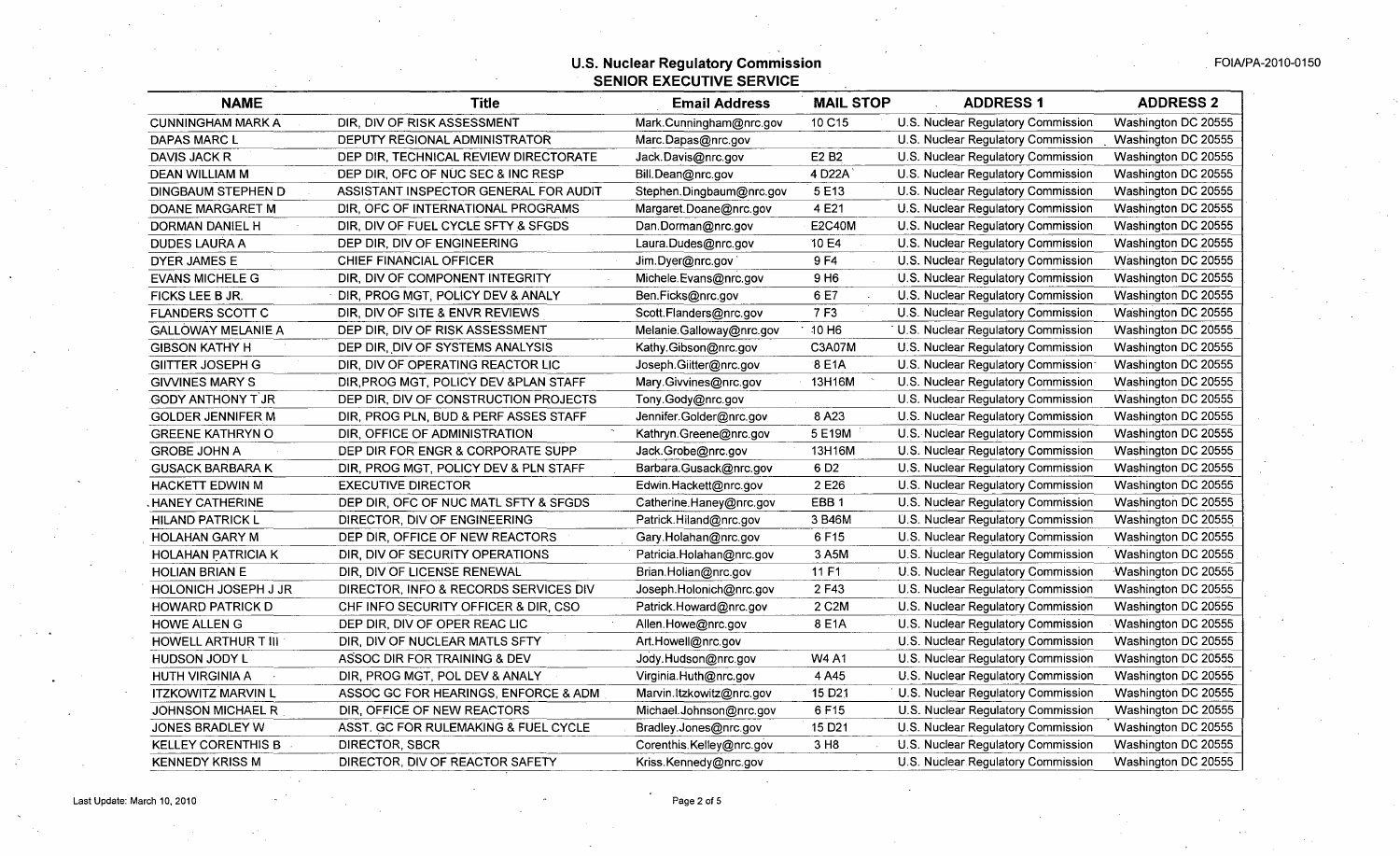| <b>NAME</b>               | <b>Title</b>                          | <b>Email Address</b>     | <b>MAIL STOP</b>   | <b>ADDRESS 1</b>                   | <b>ADDRESS 2</b>    |
|---------------------------|---------------------------------------|--------------------------|--------------------|------------------------------------|---------------------|
| KINNEMAN JOHN D           | DIR, DIV OF NUCLEAR MATERIALS SAFETY  | John.Kinneman@nrc.gov    |                    | U.S. Nuclear Regulatory Commission | Washington DC 20555 |
| <b>KOKAJKO LAWRENCE E</b> | DIR, DIV OF HLW REPOSITORY SFTY       | Lawrence.Kokajko@nrc.gov | E2 B2              | U.S. Nuclear Regulatory Commission | Washington DC 20555 |
| LAYTON MICHAEL C          | DEP DIR FOR MATERIAL SECURITY         | Michael.Layton@nrc.gov   | 4 F25M             | U.S. Nuclear Regulatory Commission | Washington DC 20555 |
| <b>LEACH MELVYN N</b>     | DIR, DIV OF PREPAREDNESS & RESPONSE   | Melvyn.Leach@nrc.gov     | 3 B46M             | U.S. Nuclear Regulatory Commission | Washington DC 20555 |
| LEE DAVID C               | DEPUTY INSPECTOR GENERAL              | David.Lee@nrc.gov        | 5 E13              | U.S. Nuclear Regulatory Commission | Washington DC 20555 |
| LEE SAMSON S              | DEP DIR, DIVISION OF LICENSE RENEWAL  | Samson.Lee@nrc.gov       | 11 F1              | U.S. Nuclear Regulatory Commission | Washington DC 20555 |
| LEEDS ERIC J              | DIR, OFC OF NUCLEAR REACTOR REG       | Eric.Leeds@nrc.gov       | 13H16M             | U.S. Nuclear Regulatory Commission | Washington DC 20555 |
| LEW DAVID C               | DIR, DIV OF REACTOR PROJECTS          | David.Lew@nrc.gov        | <b>RGNI</b>        | U.S. Nuclear Regulatory Commission | Washington DC 20555 |
| LEWIS ROBERT J            | DIR, DIV OF MTLS SFTY & STATE AGREE   | Robert.Lewis@nrc.gov     | 8E24               | U.S. Nuclear Regulatory Commission | Washington DC 20555 |
| LOMBARD MARK D            | DEP DIR DIV OF SFTY SYS & RISK ASSESS | Mark.Lombard@nrc.gov     | 10 F4              | U.S. Nuclear Regulatory Commission | Washington DC 20555 |
| <b>LORSON RAYMOND K</b>   | . DEP DIR, TECH REVIEW DIRECTORATE    | Raymond.Lorson@nrc.gov   | E3 D2M             | U.S. Nuclear Regulatory Commission | Washington DC 20555 |
| LUBINSKI JOHN W           | DEP DIR, DIV OF COMP INTEGRITY        | John.Lubinski@nrc.gov    | 9 H <sub>6</sub>   | U.S. Nuclear Regulatory Commission | Washington DC 20555 |
| <b>LUEHMAN JAMES G</b>    | DEP DIR, LIC & INSP SUPP DIRECTORATE  | James.Luehman@nrc.gov    | 8F3                | U.S. Nuclear Regulatory Commission | Washington DC 20555 |
| LUI CHRISTIANA H          | DIRECTOR, DIV OF RISK ANALYSIS        | Christiana.Lui@nrc.gov   | C4A07M             | U.S. Nuclear Regulatory Commission | Washington DC 20555 |
| LYONS J E                 | DEP DIR, OFF OF NUC REGULATORY RES    | James.Lyons@nrc.gov      | C6D20M             | U.S. Nuclear Regulatory Commission | Washington DC 20555 |
| <b>MADDEN PATRICK M</b>   | DEP DIR FOR INFRASTRUCTURE & POLICY   | Patrick.Madden@nrc.gov   | 6F27               | U.S. Nuclear Regulatory Commission | Washington DC 20555 |
| <b>MALLETT BRUCE S</b>    | DEP EX DIR REACTOR & PREPARED PROGS   | Bruce.Mallett@nrc.gov    | 16 E15             | U.S. Nuclear Regulatory Commission | Washington DC 20555 |
| <b>MAMISH NADER L</b>     | ASSISTANT FOR OPERATIONS              | Nader.Mamish@nrc.gov     | 16 E15             | U.S. Nuclear Regulatory Commission | Washington DC 20555 |
| <b>MATTHEWS DAVID B</b>   | DIR, DIV OF NEW REACTOR LICENSING     | David.Matthews@nrc.gov   | 6F27               | U.S. Nuclear Regulatory Commission | Washington DC 20555 |
| <b>MAXIN MARK J</b>       | ASST GC FOR ADMINISTRATION            | Mark Maxin@nrc.gov       | 15 D <sub>21</sub> | U.S. Nuclear Regulatory Commission | Washington DC 20555 |
| <b>MAYFIELD MICHAEL E</b> | DIRECTOR, ADVANCED REACTOR PROGRAM    | Michael.Mayfield@nrc.gov | 6 E4               | U.S. Nuclear Regulatory Commission | Washington DC 20555 |
| <b>MCCONNELL KEITH I</b>  | DEP DIR, DECOMM & URAN REC DIR        | Keith.McConnell@nrc.gov  | 8F5                | U.S. Nuclear Regulatory Commission | Washington DC 20555 |
| MCCRARY CHERYL L          | DIRECTOR, OFFICE OF INVESTIGATIONS    | Cheryl.McCrary@nrc.gov   | 3F1                | U.S. Nuclear Regulatory Commission | Washington DC 20555 |
| <b>MCCREE VICTOR M</b>    | DEP REG ADMIN FOR OPERATIONS          | Victor.McCree@nrc.gov    |                    | U.S. Nuclear Regulatory Commission | Washington DC 20555 |
| <b>MCDERMOTT BRIAN J</b>  | DEPUTY DIRECTOR FOR INCIDENT RESPONSE | Brian.McDermott@nrc.gov. | 4 L7               | U.S. Nuclear Regulatory Commission | Washington DC 20555 |
| MCDERMOTT JAMES F         | DIR, OFC OF HUMAN RESOURCES           | James.McDermott@nrc.gov  | <b>W5 A6</b>       | U.S. Nuclear Regulatory Commission | Washington DC 20555 |
| <b>MCGINTY TIMOTHY J</b>  | DIR, DIV OF POLICY & RULEMAKING       | Tim.McGinty@nrc.gov      | 12 E1              | U.S. Nuclear Regulatory Commission | Washington DC 20555 |
| MCMILLAN JOSEPH A.        | ASSISTANT IG FOR INVESTIGATIONS       | Joseph.McMillan@nrc.gov  | 5E13               | U.S. Nuclear Regulatory Commission | Washington DC 20555 |
| MEYER DAVID L             | DIR, DIV OF ADMINISTRATIVE SVCS       | David.Meyer@nrc.gov      | 2A13               | U.S. Nuclear Regulatory Commission | Washington DC 20555 |
| <b>MILLER CHARLES L</b>   | DIR., OFF OF FED & STATE MATLS & ENV  | Charles.Miller@nrc.gov   | 8 D <sub>22</sub>  | U.S. Nuclear Regulatory Commission | Washington DC 20555 |
| MILLER CHRISTOPHER G      | DEP DIR FOR EMERGENCY PREPAREDNESS    | Chris:Miller@nrc.gov     | 3 B46M             | U.S. Nuclear Regulatory Commission | Washington DC 20555 |
| MITCHELL REGINALD W       | DIRECTOR, PLANNING, BUDGET, AND ANALY | Reggie.Mitchell@NRC.GOV  | 9D28               | U.S. Nuclear Regulatory Commission | Washington DC 20555 |
| <b>MOHSENI ABY S</b>      | DEP DIR, LIC & INSP DIRECTORATE       | Aby.Mohseni@nrc.gov      | E2 B2              | U.S. Nuclear Regulatory Commission | Washington DC 20555 |
| MONNINGER JOHN D          | DEPUTY CHIEF OF STAFF                 | John.Monninger@nrc.gov   | 16 G4              | U.S. Nuclear Regulatory Commission | Washington DC 20555 |
| MOORE SCOTT W             | DEP DIR, OFFICE OF INTL PROGRAMS      | Scott.Moore@nrc.gov      | 4 E21              | U.S. Nuclear Regulatory Commission | Washington DC 20555 |
| MORRIS SCOTT A            | DEP DIR FOR REACTOR SECURITY & RULEMK | Scott.Morris@nrc.gov     | 4 F25M             | U.S. Nuclear Regulatory Commission | Washington DC 20555 |
| MUESSLE MARY C            | DIR, PROG MGMT, POL DEV & ANA. STAFF  | Mary.Muessle@nrc.gov     | C6D20M             | U.S. Nuclear Regulatory Commission | Washington DC 20555 |
| MUNDAY JOEL T.            | DEP DIR, DIV OF REACTOR PROJECTS      | Joel.Munday@nrc.gov      |                    | U.S. Nuclear Regulatory Commission | Washington DC 20555 |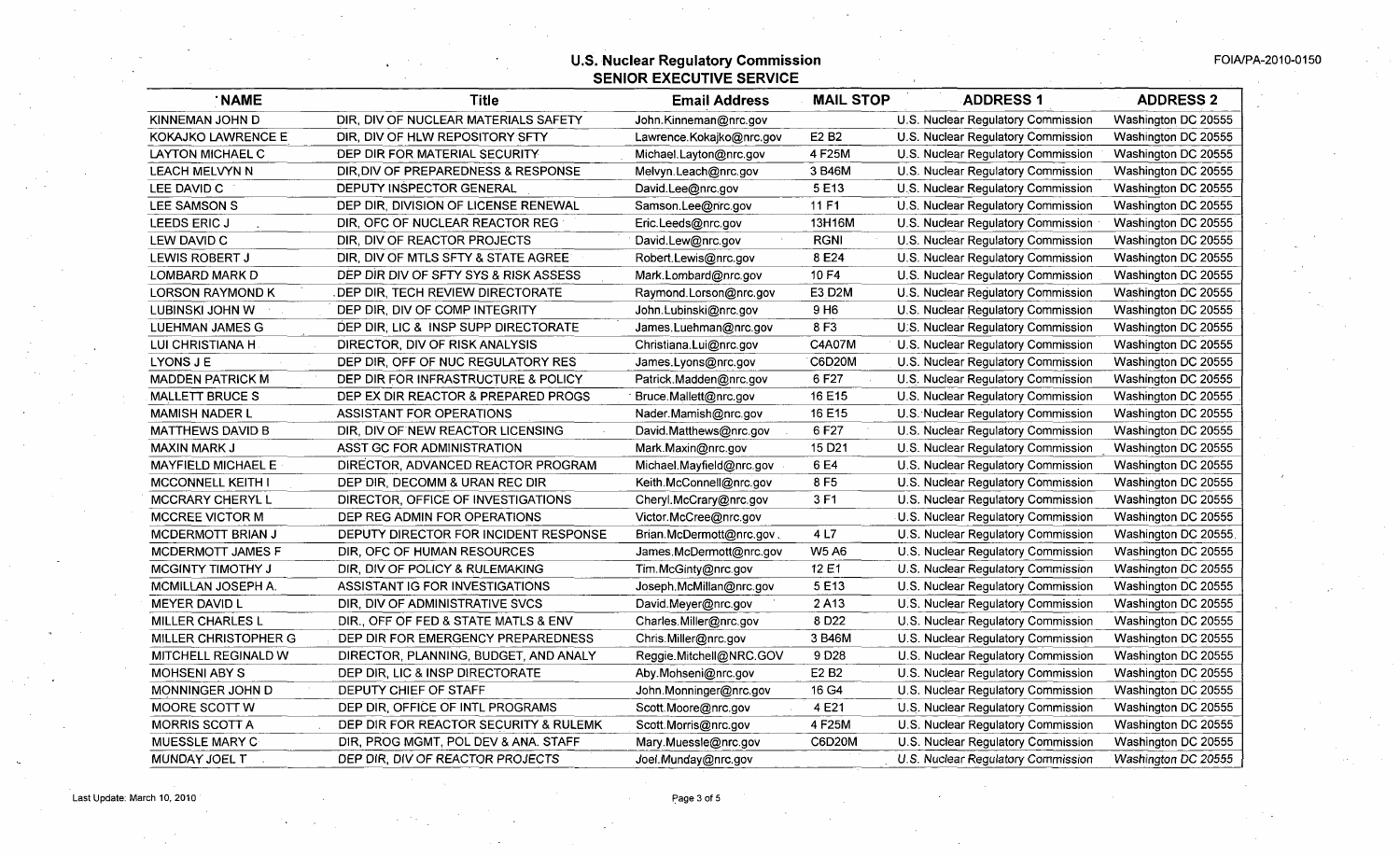## **U.S. Nuclear Regulatory Commission <b>FOIA/PA-2010-0150** FOIA/PA-2010-0150 **SENIOR EXECUTIVE** SERVICE

| <b>NAME</b>                  | Title                                  | <b>Email Address</b>        | <b>MAIL STOP</b>   | <b>ADDRESS 1</b>                   | <b>ADDRESS 2</b>    |
|------------------------------|----------------------------------------|-----------------------------|--------------------|------------------------------------|---------------------|
| <b>NELSON ROBERT A</b>       | DEP DIR, DIV OF OPER REACTOR LIC       | Robert.Nelson@nrc.gov       | 8 E1A              | U.S. Nuclear Regulatory Commission | Washington DC 20555 |
| <b>O'BRIEN KENNETH G</b>     | DEP DIR, DIV OF REACTOR SAFETY         | Kenneth.OBrien@nrc.gov      |                    | U.S. Nuclear Regulatory Commission | Washington DC 20555 |
| <b>OGLE CHARLES R</b>        | DIR, DIV OF CONSTRUCTION INSPECTION    | Chuck.Ogle@nrc.gov          |                    | U.S. Nuclear Regulatory Commission | Washington DC 20555 |
| ORDAZ VONNA L                | DIR, DIV OF SPENT FUEL STORAGE & TRANS | Vonna.Ordaz@nrc.gov         | E3 D2M             | U.S. Nuclear Regulatory Commission | Washington DC 20555 |
| PEDERSON CYNTHIA D           | DEPUTY REGIONAL ADMINISTRATOR          | Cynthia.Pederson@nrc.gov    |                    | U.S. Nuclear Regulatory Commission | Washington DC 20555 |
| PLISCO LOREN R               | DEP REG ADMIN FOR CONSTRUCTION         | Loren.Plisco@nrc.gov        |                    | U.S. Nuclear Regulatory Commission | Washington DC 20555 |
| POOLE BROOKE D.              | DIR, OFC OF COMM APPELLATE ADJUD       | Brooke.Poole@nrc.gov        | 7 H4M              | U.S. Nuclear Regulatory Commission | Washington DC 20555 |
| PRUETT TROY W                | DEP DIR, DIV OF REACTOR SAFETY         | Troy.Pruett@nrc.gov         |                    | U.S. Nuclear Regulatory Commission | Washington DC 20555 |
| PULLIAM TIMOTHY I            | DIR, DIV OF PLAN, BUDGET, ANALYS       | Timothy.Pulliam@nrc.gov     | E1 D2M             | U.S. Nuclear Regulatory Commission | Washington DC 20555 |
| <b>QUAY THEODORE R</b>       | DEP DIR, DIV OF POLICY AND RULEMAKING  | Theodore.Quay@nrc.gov       | 12 D <sub>3</sub>  | U.S. Nuclear Regulatory Commission | Washington DC 20555 |
| RABIDEAU PETER J             | ASSOC DIR SPACE PLAN & CONSOLIDATION   | Peter Rabideau@nrc.gov      | 5 D18M             | U.S. Nuclear Regulatory Commission | Washington DC 20555 |
| <b>REIS TERRENCE</b>         | DEP DIR, NATL MATLS PROG DIRECTORATE   | Terrence.Reis@nrc.gov       | 8 E24              | U.S. Nuclear Regulatory Commission | Washington DC 20555 |
| <b>REYES LUIS A</b>          | <b>REGIONAL ADMINISTRATOR</b>          | Luis.Reyes@nrc.gov          |                    | U.S. Nuclear Regulatory Commission | Washington DC 20555 |
| <b>REYNOLDS STEVEN A</b>     | DIR, DIV OF NUCLEAR MATLS SFTY         | Steven Reynolds@nrc.gov     |                    | U.S. Nuclear Regulatory Commission | Washington DC 20555 |
| RHEAUME CYNTHIA A            | <b>CONTROLLER</b>                      | Cynthia.Rheaume@nrc.gov     | 9 C4               | U.S. Nuclear Regulatory Commission | Washington DC 20555 |
| <b>RICH THOMAS W</b>         | DIR. INFRASTRUCTURE & COMP OPER DIV    | Thomas.Rich@nrc.gov         | 5 D <sub>29</sub>  | U.S. Nuclear Regulatory Commission | Washington DC 20555 |
| RICHARDS STUART A            | DEP DIR, DIV OF ENGINEERING            | Stuart.Richards@nrc.gov     | C5A24M             | U.S. Nuclear Regulatory Commission | Washington DC 20555 |
| ROBERTS DARRELL J            | DIR, DIV OF REACTOR SAFETY             | Darrell.Roberts@nrc.gov     |                    | U.S. Nuclear Regulatory Commission | Washington DC 20555 |
| ROTHSCHILD IRWIN B III.      | ASSOC. GC FOR LICENSING & REGULATION   | Trip.Rothschild@nrc.gov     | 15 D <sub>21</sub> | U.S. Nuclear Regulatory Commission | Washington DC 20555 |
| RULAND WILLIAM H             | DIR, DIV OF SAFETY SYSTEMS             | William.Ruland@nrc.gov      | 10A1               | U.S. Nuclear Regulatory Commission | Washington DC 20555 |
| <b>SATORIUS MARK A</b>       | REGIONAL ADMINISTRATOR                 | Mark.Satorius@nrc.gov       |                    | U.S. Nuclear Regulatory Commission | Washington DC 20555 |
| <b>SCHAEFFER JAMES B</b>     | DEP DIR, OFC OF INFO SERVICES          | James.Schaeffer@nrc.gov     | 6 E7               | U.S. Nuclear Regulatory Commission | Washington DC 20555 |
| <b>SCHMIDT REBECCA L</b>     | DIRECTOR, OFFICE OF CONGRESSIONAL AFF  | Rebecca.Schmidt@nrc.gov     | 14 F <sub>2</sub>  | U.S. Nuclear Regulatory Commission | Washington DC 20555 |
| SCOTT CATHERINE L            | ASST GC MATLS LITIGATION & ENFORCE     | Catherine.Scott@nrc.gov     | 15 D <sub>21</sub> | U.S. Nuclear Regulatory Commission | Washington DC 20555 |
| <b>SHAFFER MARK R</b>        | DIR. DIV OF INTERGOV LIAISON & RULEMK  | Mark.Shaffer@nrc.gov        | 8F42               | U.S. Nuclear Regulatory Commission | Washington DC 20555 |
| SHEA JOSEPH W                | DIR, DIV OF FUEL FACILITY INSPECTION   | Joseph.Shea@nrc.gov         |                    | U.S. Nuclear Regulatory Commission | Washington DC 20555 |
| SHEAR GARY L                 | DEP DIR, DIV OF REACTOR PROJECTS       | Gary.Shear@nrc.gov $\cdot$  |                    | U.S. Nuclear Regulatory Commission | Washington DC 20555 |
| SHERON BRIAN W               | DIR, OFF OF NUC REG RESEARCH           | Brian.Sheron@nrc.gov        | C6D20M             | U.S. Nuclear Regulatory Commission | Washington DC 20555 |
| SKEEN DAVID L                | DEP DIR, DIV OF ENGINEERING            | David Skeen@nrc.gov         | 9 E3               | U.S. Nuclear Regulatory Commission | Washington DC 20555 |
| STEWART SHARON D             | DEP DIR, OFFICE OF ADMINISTRATION      | Sharon.Stewart@nrc.gov      | 5 E19M             | U.S. Nuclear Regulatory Commission | Washington DC 20555 |
| TAPPERT JOHN R               | DEP DIR, DIV OF CONSTRINSP & OPER PRG  | John.Tappert@nrc.gov        | 7 D <sub>24</sub>  | U.S. Nuclear Regulatory Commission | Washington DC 20555 |
| <b>THAGGARD MARK</b>         | DEP DIR, DIV OF INTERGOV LIAIS & RLMKG | Mark. Thaggard@nrc.gov      | 8 F42              | U.S. Nuclear Regulatory Commission | Washington DC 20555 |
| <b>TRACY GLENN M</b>         | DIR, DIV OF CONSTR INSP & OPER PROG    | Glenn.Tracy@nrc.gov         | 7 D <sub>24</sub>  | U.S. Nuclear Regulatory Commission | Washington DC 20555 |
| <b>TSCHILTZ MICHAEL D</b>    | DEP DIR, FUEL FAC LIC DIRECTORATE      | Michael.Tschiltz@nrc.gov    | <b>E2C40M</b>      | U.S. Nuclear Regulatory Commission | Washington DC 20555 |
| UHLE JENNIFER L              | DIRECTOR, DIV OF SYSTEMS ANALYSIS      | Jennifer.Uhle@nrc.gov       | C3A07M             | U.S. Nuclear Regulatory Commission | Washington DC 20555 |
| <b>VEGEL ANTON</b>           | DEP DIR, DIV OF REACTOR PROJ           | Anton Vegel@nrc.gov         |                    | U.S. Nuclear Regulatory Commission | Washington DC 20555 |
| <b>VIETTI-COOK ANNETTE L</b> | SECRETARY OF THE COMMISSION            | Annette.Vietti-Cook@nrc.gov | 16 C1              | U.S. Nuclear Regulatory Commission | Washington DC 20555 |
| <b>VIRGILIO MARTIN J</b>     | DEP EX DIR MATLS, WASTE, RES, STATE    | Martin. Virgilio@nrc.gov    | 16 E15             | U.S. Nuclear Regulatory Commission | Washington DC 20555 |